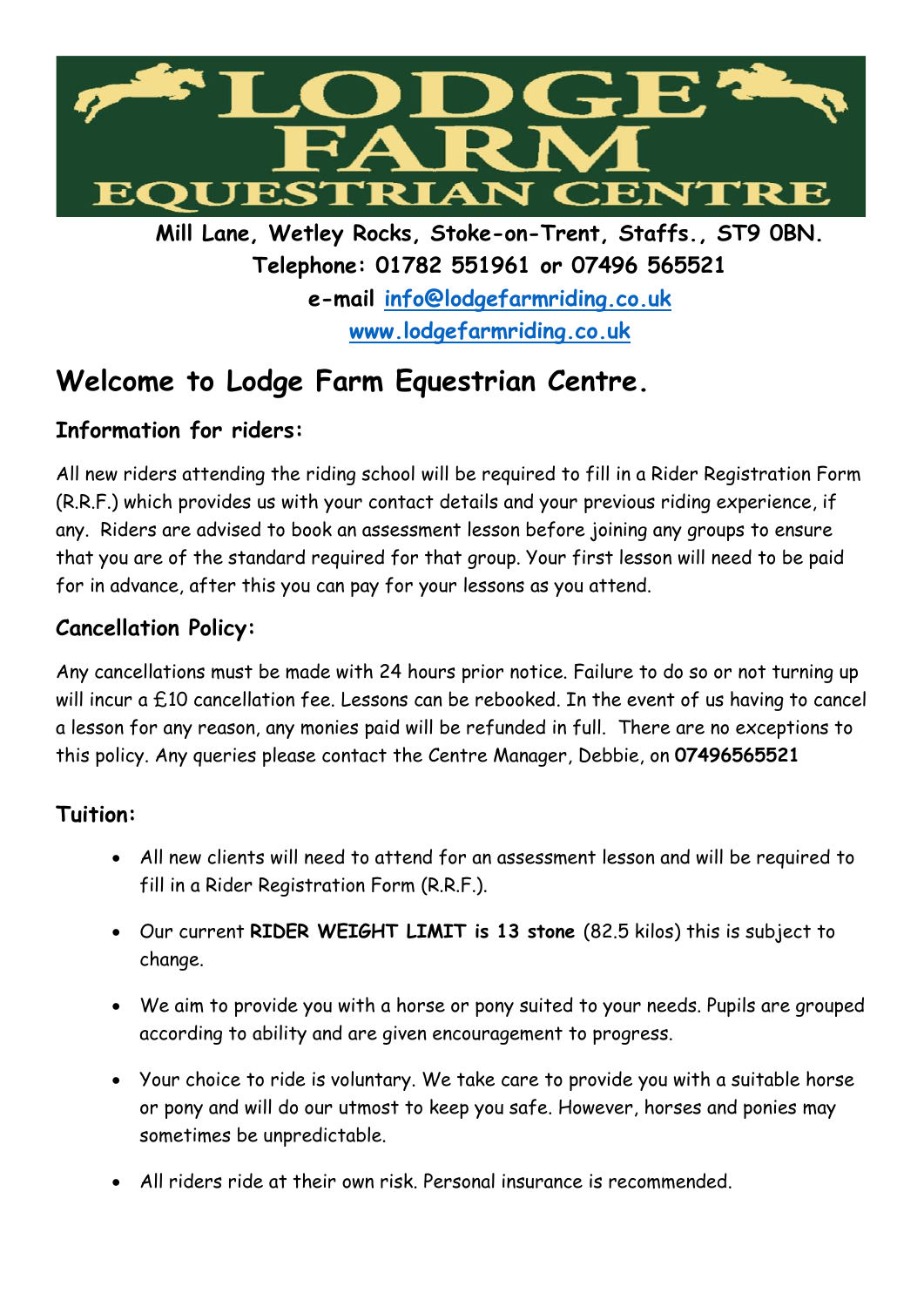All our instructors' hold recognised qualifications within the British Horse Society (B.H.S.). However, there may also be some trainee instructors taking supervised lessons.

#### **Supervision and Safety:**

- All our staff and trainees are given training in safety procedures including what to do in the event of an accident or fire and hold safeguarding qualifications. There are qualified first aiders on the premises at all times. They receive regular ongoing 'in-house' and external training in both these areas.
- Children will be supervised by qualified staff whilst they are participating in lessons.
- Children will not be supervised outside their allocated lesson time this is the responsibility of the accompanying parent, guardian or carer.
- Clients arriving for lessons should wait in the gallery until met by your instructor or a member of staff.
- Clients should not enter the arena or stable area unless accompanied by an instructor. Paddocks are strictly out of bounds at all times.
- An incident book is kept at the Equestrian Centre for the recording of minor accidents by staff, trainees and clients.

## **Clothing:**

- Correctly fitting hats with attached 3 point fastening, to a current British Standards Institute (B.S.I.) **MUST** be worn (securely fastened) at all times when riding or handling horses or ponies. Hats can be borrowed from the Riding School. The current standard being: PAS 015 and ASTM. If you are in any doubt please ask a member of staff to check your hat for you.
- Comfortable trousers or jodhpurs are recommended, preferable to jeans.
- Boots or shoes with smooth soles and small heels **NO** wellingtons or trainers.
- Gloves **MUST** be worn.
- Warm, waterproof clothing must be worn in cold, wet weather.
- A body protector which meets the current BETA (British Equestrian Trade. Body Protector Standard is strongly recommended, and is **mandatory** for cross country/arena event lessons.
- All long hair must be tied back in a low pony tail, plait or hairnet.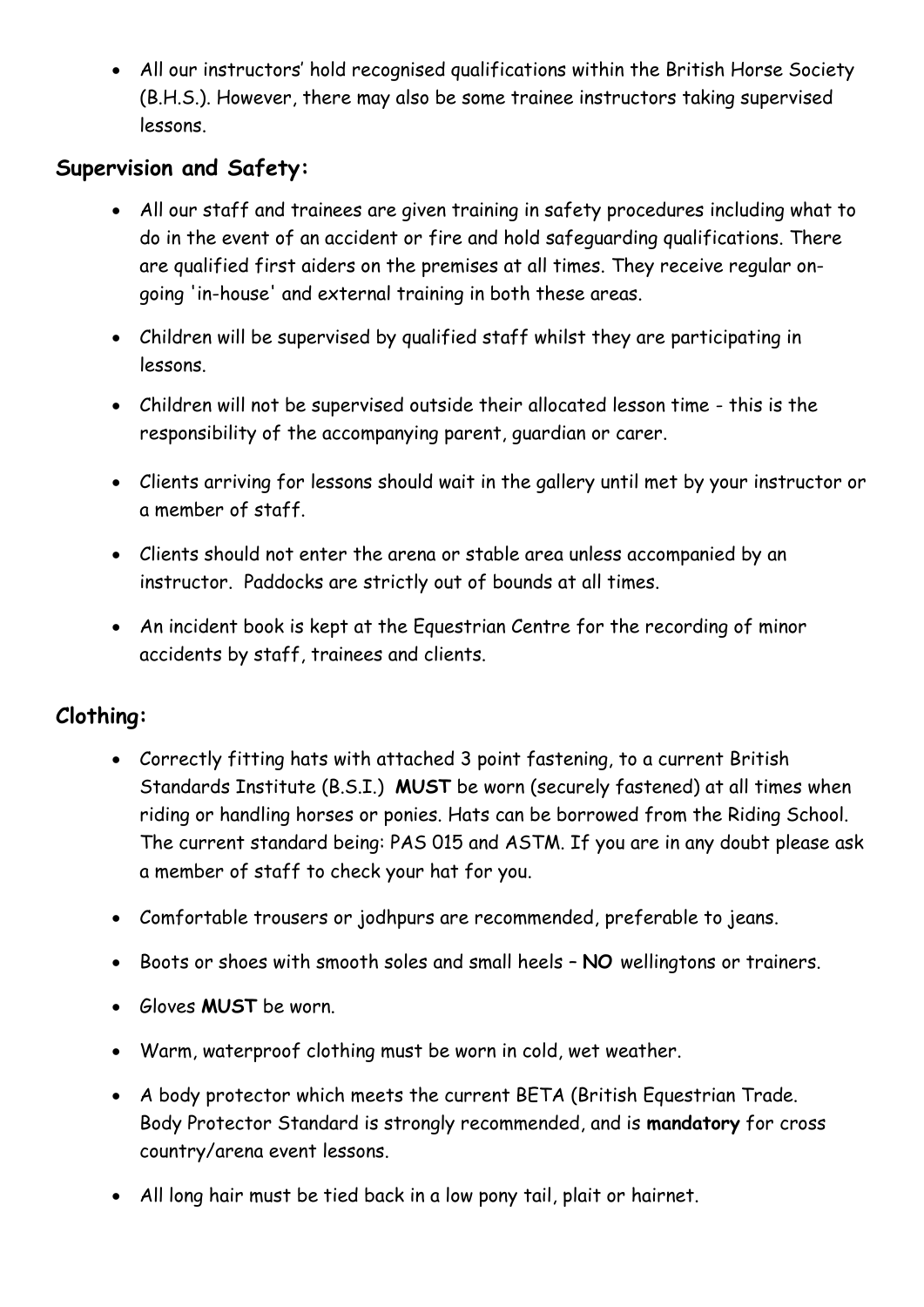- High-visibility /reflective safety wear must be worn when riding or leading on the road and when hacking out.
- Jewellery should not be worn: hooped or drop earrings, bracelets, large rings, necklaces and all body piercings can be a hazard and for your safety should be removed while riding or handling horses.
- We have the right, on the grounds of health & safety, to refuse a rider if suitable clothing is not worn when riding.

Regular or 'one-off' lessons, stable management training and hacks for individuals or groups, university, colleges, school or clubs can be arranged by contacting the Centre Manager. Riders wishing to hack must have an assessment lesson prior to going out hacking. All hacks will be escorted. We do not offer any unaccompanied horse hire.

#### **Prices:**

| 15 minutes walkabouts - £14.00     |                           |
|------------------------------------|---------------------------|
| 30 minutes private lesson - £30.00 |                           |
| 45 minutes private lesson - £40.00 |                           |
| 30 minutes semi -private - £25.00  | $(2 \, sharing)$          |
| 30 minutes group lessons - £20.00  | (maximum of six riders)   |
| 45 minutes group lesson - £25.00   | (maximum of eight riders) |
| One hour group lesson - £30.00     | (maximum of eight riders) |

Pony Club sessions, 2 hours in duration - **£26.00** (Must be Pony Club Centre Members)

Stable management training (theory or practical) can be given by arrangement.